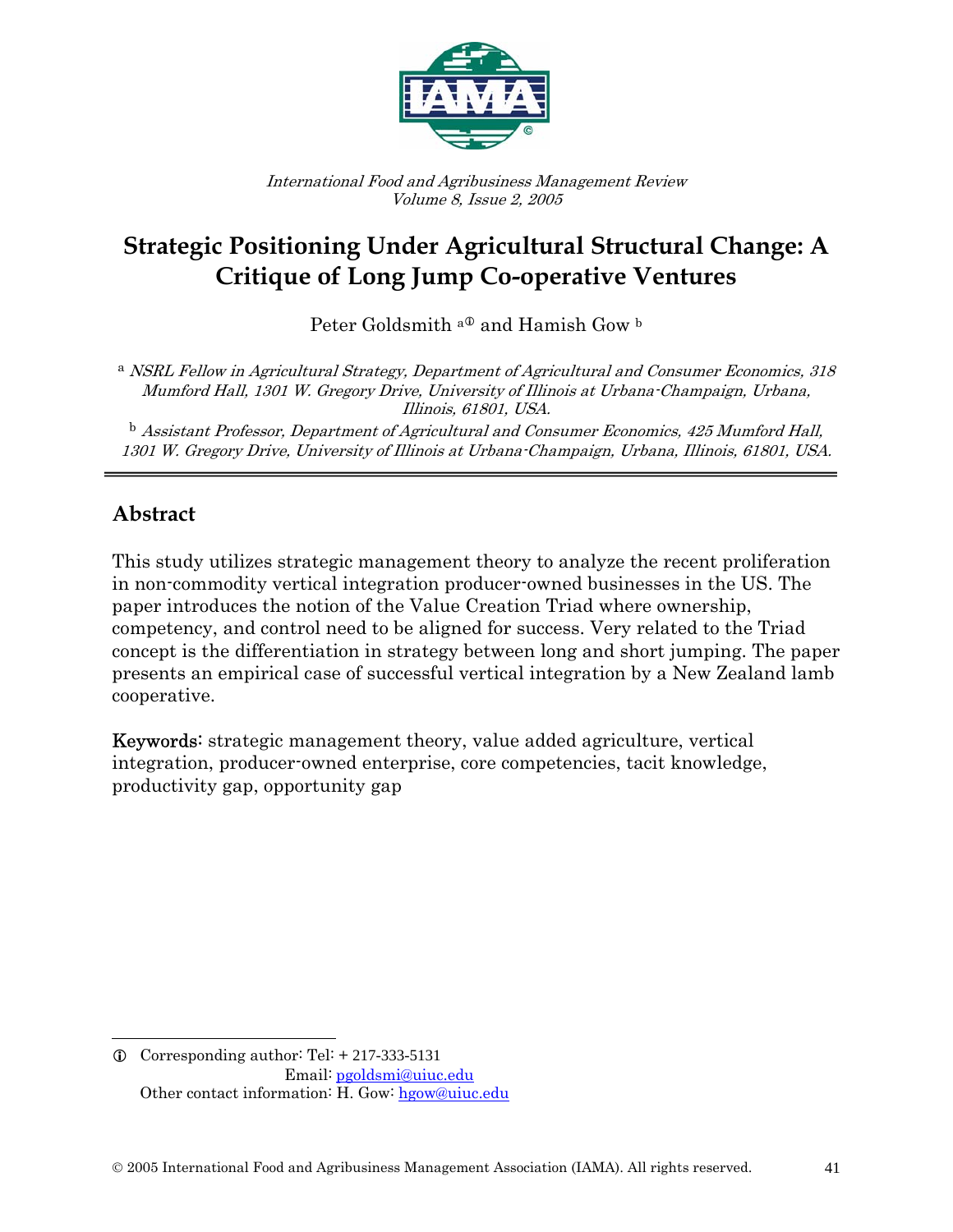## **Introduction**

Structural change is a disruptive process. Whether you are in the steel industry in the 1970's or production agriculture in the 1990's the effects are extremely unsettling (Rose and Thomas, 2000; CP, 2000). Producers are being forced to either exit the industry or adopt new business models, but to accomplish this they are faced with the difficult task of strategically repositioning themselves. Just in the state of Illinois, for example, there were 40 value added processing business plans in development during 20001 (Saputo, 2000). These long jump ventures into processing are risky though and raise important fundamental questions about how producers select appropriate strategies, and is the subject of this manuscript.

While there has been research and analysis as to the success factors of new cooperatives (Waner, 2000; Bruynis et al, 2001; Torgerson, 2001; Carlberg et al, 2004), little empirical research has been conducted as to their success and failure rates. Waner (2000) and Torgerson (2001) believe the failure rate to be less than the failure rate of the average startup. Sporleder and Bailey (2001) in their model of new generation equity investment assume a moderate failure rate range of 33% and 50%. The research is clear as to success factors, focusing on the tactical features of the business, i.e., adequate capital, hiring skilled management, and having an engaged board of directors. Left unaddressed in the analysis are the strategic forces that determine success or failure. With this in mind this manuscript analyses the cooperative formation question from a strategic management perspective.

| Location                | 1989                                                                             | 1990    | 1991    | 1992                                        | 1993    | 1994    | 1995    | 1996    | 1997    | 1998    | 1999   | Average<br>Annual<br>Change |
|-------------------------|----------------------------------------------------------------------------------|---------|---------|---------------------------------------------|---------|---------|---------|---------|---------|---------|--------|-----------------------------|
| Illinois                | 16,600                                                                           | 15,300  | 14,800  | 13,500                                      | 11,500  | 11,000  | 9,600   | 8,800   | 7,500   | 7,000   | 6,500  | 6.08%                       |
| Indiana                 | 15,000                                                                           | 13,000  | 12,000  | 12,800                                      | 12,300  | 11,200  | 9,600   | 8,500   | 6,500   | 6,400   | 6,200  | 5.87%                       |
| Iowa                    | 37,000                                                                           | 35,000  | 34,000  | 35,000                                      | 33,000  | 29,000  | 25,000  | 21,000  | 18,000  | 17,500  | 14,500 | 6.08%                       |
| Missouri                | 16,000                                                                           | 16,000  | 15,000  | 13,000                                      | 11,000  | 10,500  | 8,500   | 7,000   | 5.500   | 5,000   | 4,000  | 7.50%                       |
| 4-State<br>Region       | 84,600                                                                           | 79,300  | 75,800  | 74,300                                      | 67,800  | 61,700  | 52,700  | 45,300  | 37,500  | 35,900  | 31,200 | 6.31%                       |
| United<br><b>States</b> | 300.910<br>$C_{\text{oumon}}$ $MAGC_{\text{a}}$ $Q_{\text{A}}$ $MAGC_{\text{b}}$ | 268.140 | 247,090 | 240,150<br>$0.000 \cdot M \wedge C$ $0.000$ | 218,060 | 207,980 | 182,700 | 157,450 | 122,160 | 114,380 | 98,460 | 6.73%                       |

Table 1: Number of Swine Herds in Selected States and the United States (1989 - 1999)

Source: NASSa, 2000; NASSb, 2000; NASSc,2000

 $\overline{a}$ 

<sup>&</sup>lt;sup>1</sup> There were 147 closed-member producer cooperatives engaged in both long and short jump ventures throughout the US in 2003 ( Merrett et al, 2003).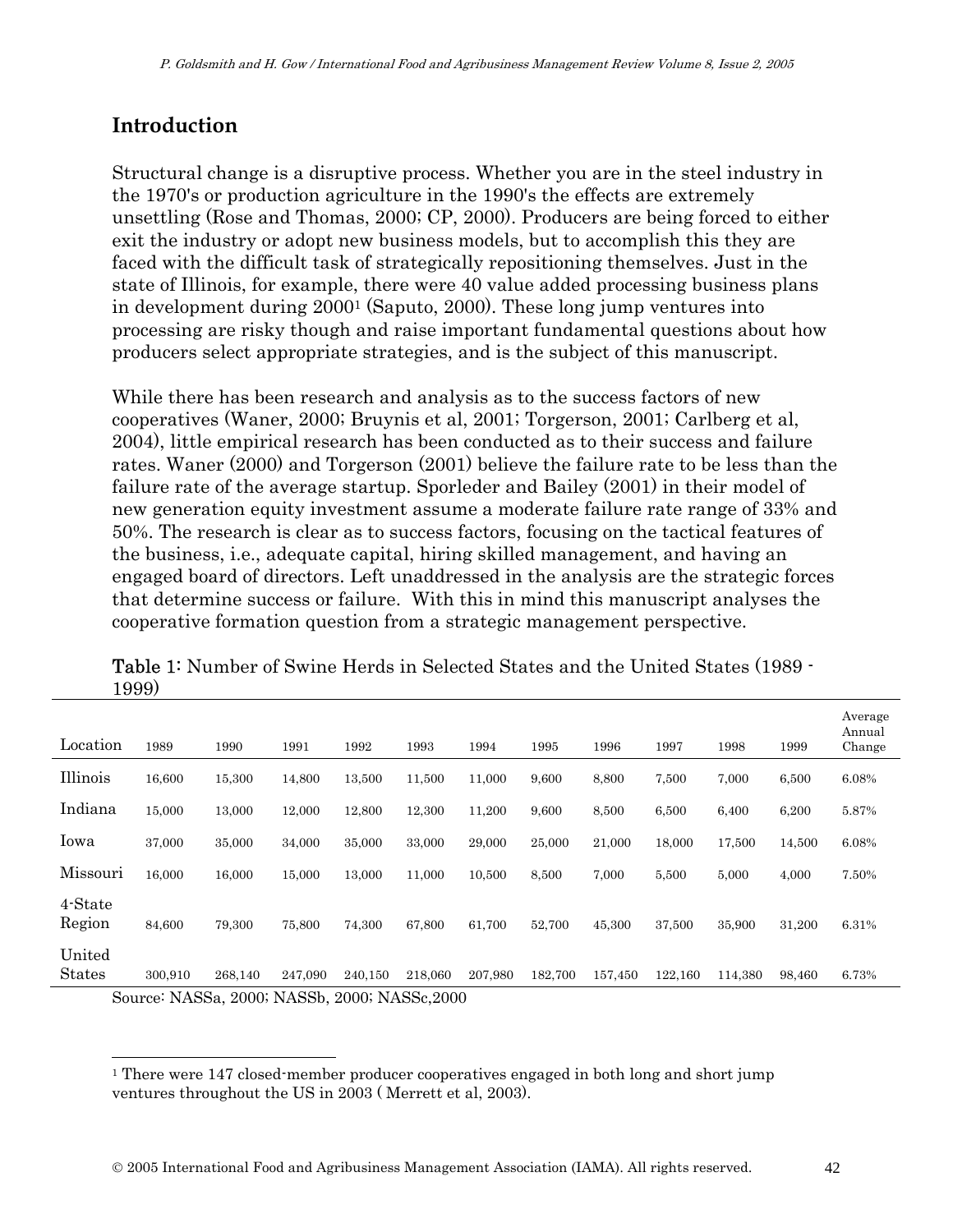

Figure 1: US Hog (All) Price 1989 - 1999 Source: NASSd, 2000

Specifically, this manuscript addresses three aspects of the strategy process. The first analyzes the strategic implications of brick and mortar investments (long jumps). These are of great interest to agricultural producers looking to vertically integrate into food or fuel processing. Second, given this issue of producer vertical integration, the paper conveys how firms develop sound strategy. Finally, a case study of the Atkins Ranch brand, developed and owned by a farmer-owned integrated lamb cooperative from New Zealand, provides an empirical context to better understand the complexities and challenges of long jumping.

The effects of structural change in North America are especially acute for grain farmers and hog producers. The rate of exodus of independent farmers is startling throughout the prairies of Canada and the Midwest U.S. The Canadian press stated that 6,000 farmers were forced out of business in 2000 (CP, 2000) and the industry was suffering a 7% annualized attrition rate (Statistics Canada, 2000). In the United States, the number of hog operations fell at a similar rate, 6.7%, since 1989 (Table 1). Other than a brief respite in 1997, hog prices have fallen over the last 10 years (Figure 1). This is due, in part, to the rapid increase in production capacity by integrated swine systems. Consequently, returns to outdated organizational forms decline and capital leaves searching out superior opportunities. For example, capital continues to flow to integrated systems, such as Smithfield Foods whose market capitalization has risen almost \$1,000,000,000 or 148% since 1996 (Morningstar, 2000).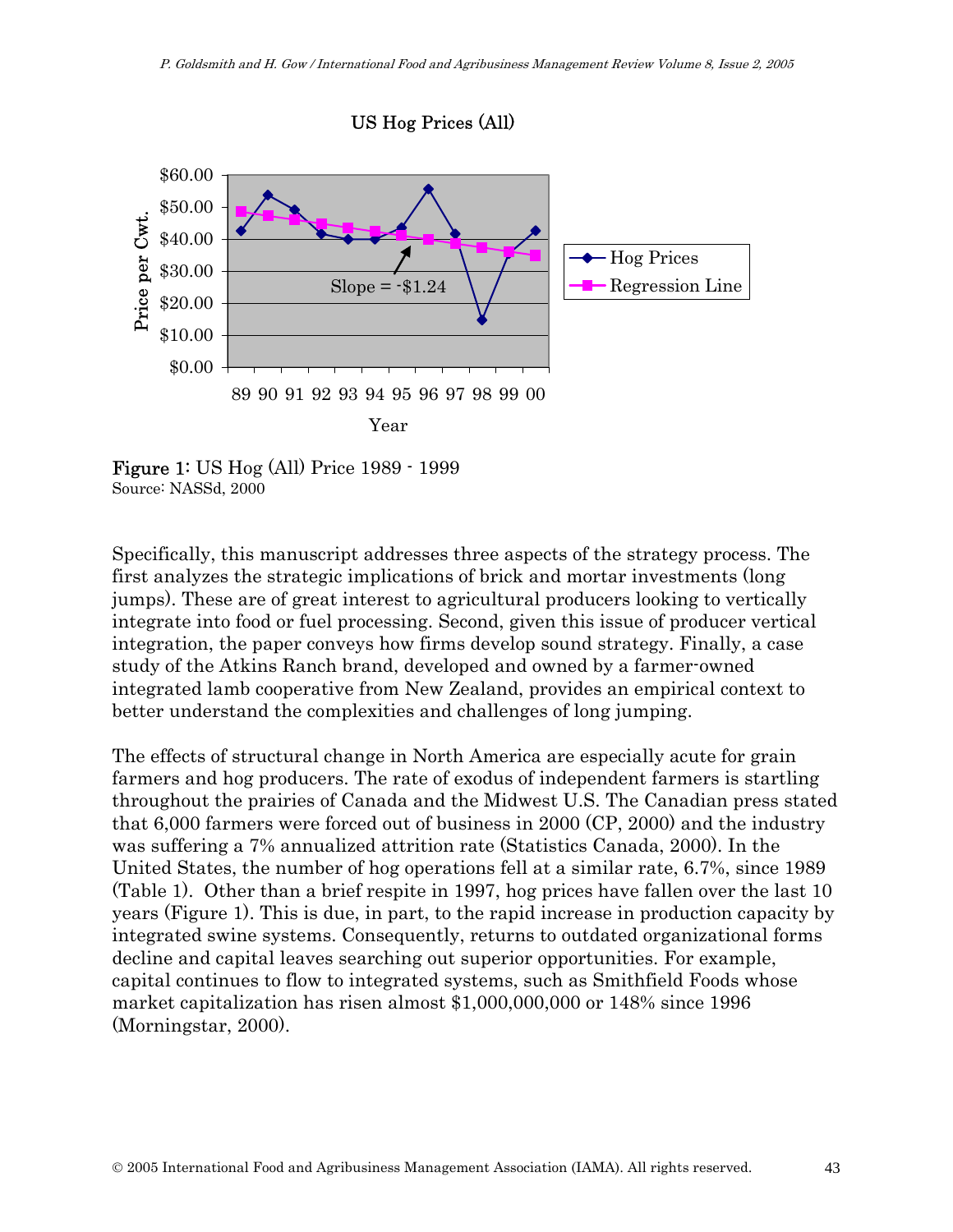One of the most common strategic choices for producer groups are producer-built processing plants, e.g. hog slaughter and ethanol. Producers pursing vertical integration often give three rationales:

1) The first is to take control of their own crop (Smith, 1998; Producers Alliance, 1999). Harold Tilstra, a farmer from Luverne, Minnesota is senior vice chair of Cornerstone Cooperative and chair and chief executive officer of Agri-Energy LLC., a producer-owned ethanol company in southern Minnesota. In an interview he commented that

...such a concept (producer-owned value added production) is critical to farmers seeking to survive in the future. Agriculture margins are increasingly narrow ... and...retaining commodity ownership until additional value has been built into their crops means more returns for producers as well as economic growth for their communities.(Tilstra in Smith, 1998)

However, does this strategy really mean "more returns for producers"?

2) A second rationale, is that integration allows producers to capture the higher returns and lower price volatility downstream (Forester, 1996; Siebert et al, 1997; Smith, 1998; Smith, 2000; Ball, 2000). Gary Ball, salesman for Ursa Farmer Co-op in Illinois commented:

As a rule, selling pork makes money and when it doesn't, it loses a whole lot less than selling hogs. It is clear the independent pork producer needs to capture a larger portion of the farm to market share. Owning and operating your own packing plant is the most profitable and efficient way to secure a larger slice of the farm to market share. (Ball, 2000: p. 10)

Producers are correct recognizing that an ever-increasing proportion of a food product's final value is produced and captured by enterprises beyond the farm gate (Fabi, 2000). A fundamental question and a question of strategy remains; how best can producers capture a greater proportion of the value in the down stream supply chain?

3) Finally, a very practical rationale for integrating downstream is to replace lost markets due to industry consolidation (Illinois Farm Bureau, 1999; Ball, 2000). This has been especially acute for an Illinois group, who has recently formed American Premium Foods. American is a recently established Illinois new generation cooperative (NGC) whose objective was to build a producer-owned hog slaughter plant. This group, like many NGCs, funds itself through producer equity, government grants, and debt capital. In the case of American, 30% was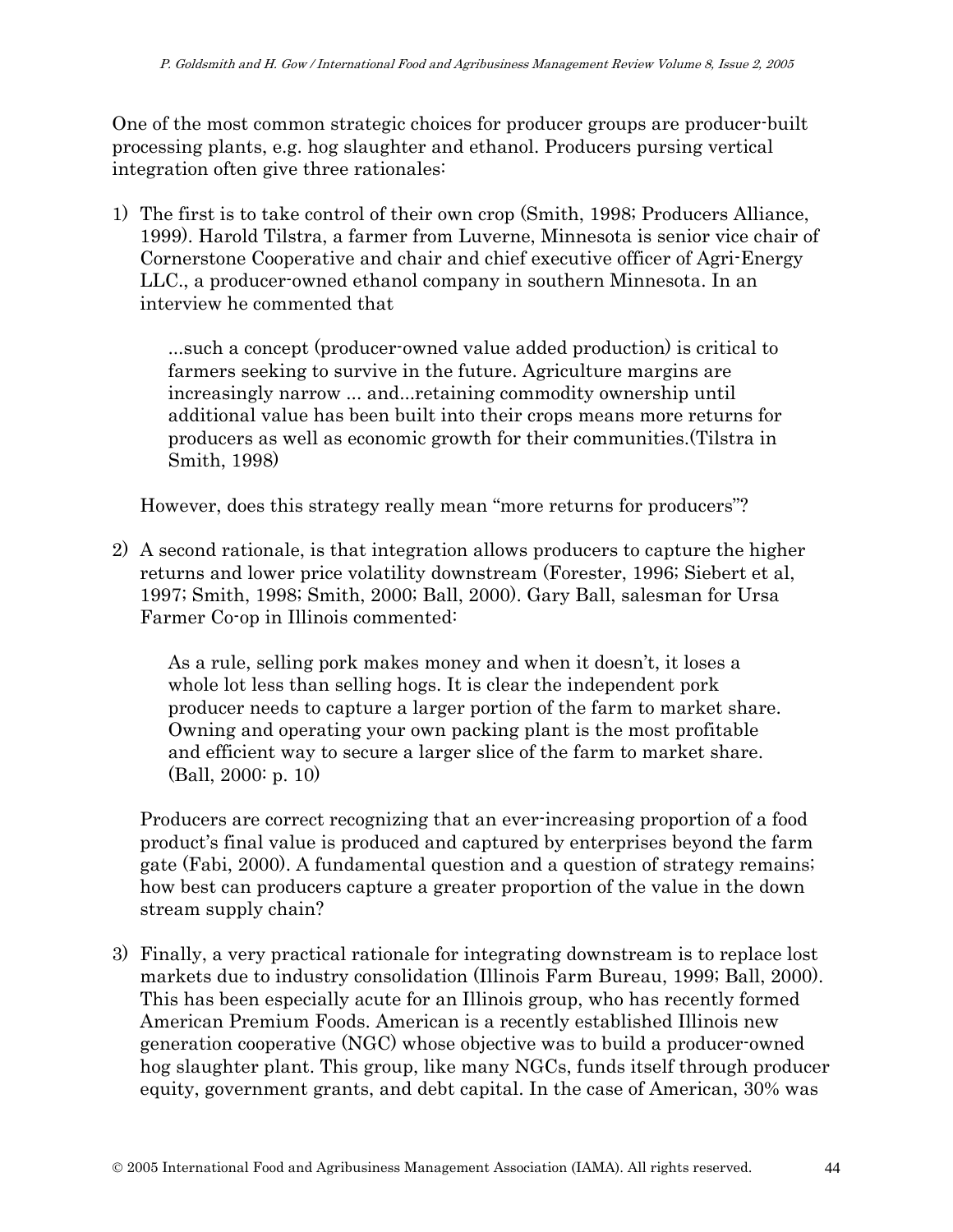producer equity, 11% contributed by the state, 14% through capital leasing, and 45% bank financed (Smith, 2000). The company was structured as a new generation cooperative with the average member investing \$23,400 (Smith, 2000). When asked why they thought the construction of a new packing plant was a good idea, members felt they had to do something because their traditional marketing channels and outlets had disappeared (Baumgartner, 1999; American Heritage Farms, Inc., 1999; American Family Farms Co-op, 1999; Baumgartner, 2000;).

This logic is consistent with Sexton and Iskow (1993) that look at cooperatives as solutions to a market failure. Sexton and Iskow (1993) were unable to empirically prove that marketing cooperatives (vertical integration into marketing and or processing) improved economic efficiency or reduced market failures. Theoretically though they argued, consistent with the remarks above; that the role of the vertical move was in fact to eliminate the market failure by disintermediating source of the market abuse.

The logic expressed above by the producers as to their reasons for vertically integrate differ though significantly with others' who looked at incentives within the context of an industrializing agriculture. Boehlje and Schrader (1996 and 1998) analyzed structural changes in the agri-food complex and identified greater coordination and integration as essential features of the modern landscape. The greater coordination from their perspective has two key elements, the first intends to deliver greater value to end user markets by better meeting their needs and the second is that the means to those ends is through enhanced knowledge and information exchange. While the activity of producers integrating is consistent with the increased vertical alignment occurring in the modern agri-food system, the producer rationale for integrating, differs in an important way from this logic. The producers look to vertical integration/coordination to retain greater value for themselves as a response to poor market conditions. Boehlje and Schrader don't look at vertical integration and coordination to help suppliers attain greater market power, but look to these new structures as mechanisms designed "to accommodate…end-user…demands" (Boehlje and Schrader, 1996, p. 335). Using this logic, producer vertical ventures may be operating in a value-vacuum because they are formed un-anchored by end-user demand. This lack of a connection to demand thus may limit a venture's viability.

### **Strategic Positioning**

Strategic Management Theory of Core Competencies and Tacit Knowledge For producers, the forces of structural change are strong and the need for strategies to participate in downstream markets is critical. Strategic positioning is an adaptive strategy for value creation in response to acute changes in a firm's competitive environment (Rumelt, 1982; Porter, 1980; Itami, 1987; Quinn et al,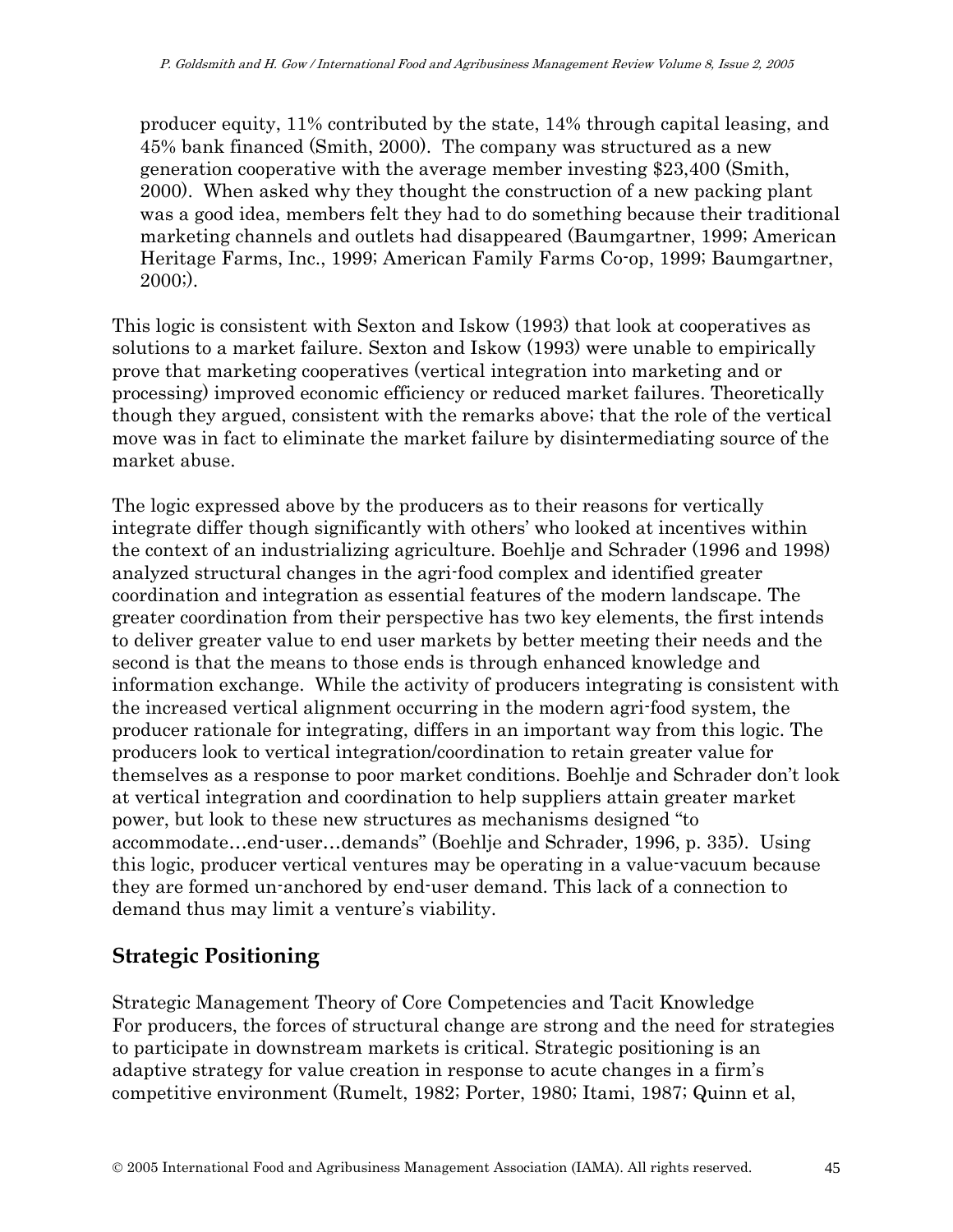1990: Prahalad and Hamel, 1990; D'Aveni and Ilinitch, 1992; Prahalad; 1993; Mintzberg, 1994; Mintzberg et al, 1998). Two of the most compelling concepts from the strategic positioning literature are core competency (Quinn et al, 1990: Prahalad and Hamel, 1990) and tacit knowledge (Itami, 1987; Nonaka and Takeuchi in Mintzberg et al, 1998) These concepts have been very useful explaining why in dynamic environments some firms succeed while others languish.

First, successful adaptors (in our case producers wishing to vertically integrate) understand their capabilities as bundles of competencies, not products or functions (Prahalad and Hamel, 1990; Mintzberg and Quinn, 1996; Barney, 2002). This is especially critical in dynamic industries or periods of structural change where products become outdated and adaptation is required. Competencies are the human capital in the firms, the shared knowledge, the corporate history, communication networks and traditions, organizational structure, and collective learning (Prahalad, 1993). It is all that remains if you were to remove the products. Itami (1987) identifies core competencies as invisible assets, and even though they are difficult to measure, they are the essence of a firm's value. "Invisible assets are the real source of competitive power and the key factor in corporate adaptability for three reasons: they are hard to accumulate, they are capable of simultaneous multiple uses, and they are both inputs and outputs of business activities (Itami, 1987: p14)." When applied to producer ventures; if all producers are attempting to do is vertically integrate through physical asset accumulation, they can be at best no better than anyone else in the market with the same bundle of physical assets. This is the essential strategic notion of real competitive advantage and uniqueness of resources within the industry (Porter, 1980; Barney, 2002).

Key components of core competency are information and knowledge. Managing the flow of information and productivity of these knowledge assets is complex yet critical for strategic repositioning. A firm that has little experience in an industry has little access to critical information flows or experiences to build the intangible assets necessary for competitive success (Prahalad and Bettis, 1986). External information flows originate in the firm and flow to clients and suppliers. Internal flows pass to the firm from clients and suppliers and intra-firm flows occur across functions and divisions within the firm (Itami, 1987). These information flows and management are critical to the learning organization (Mintzberg, 1987; Senge, 1990) and the buildup of, and production from, the stock of invisible assets and the firm's core competencies. Without these experiences the firm cannot create the intangible asset base necessary for competitive success. Firms can purchase hard assets, but as they are not inimitable they do not generate value by themselves but rely on the intangible assets as the source of value (Itami,1987).

The intangible nature of core competencies poses risks to good strategic thinking. When core competencies are tacit, idiosyncratic, and the dominant logic; firms may be myopic about their real value contribution (Barney, 2002). As firms seek to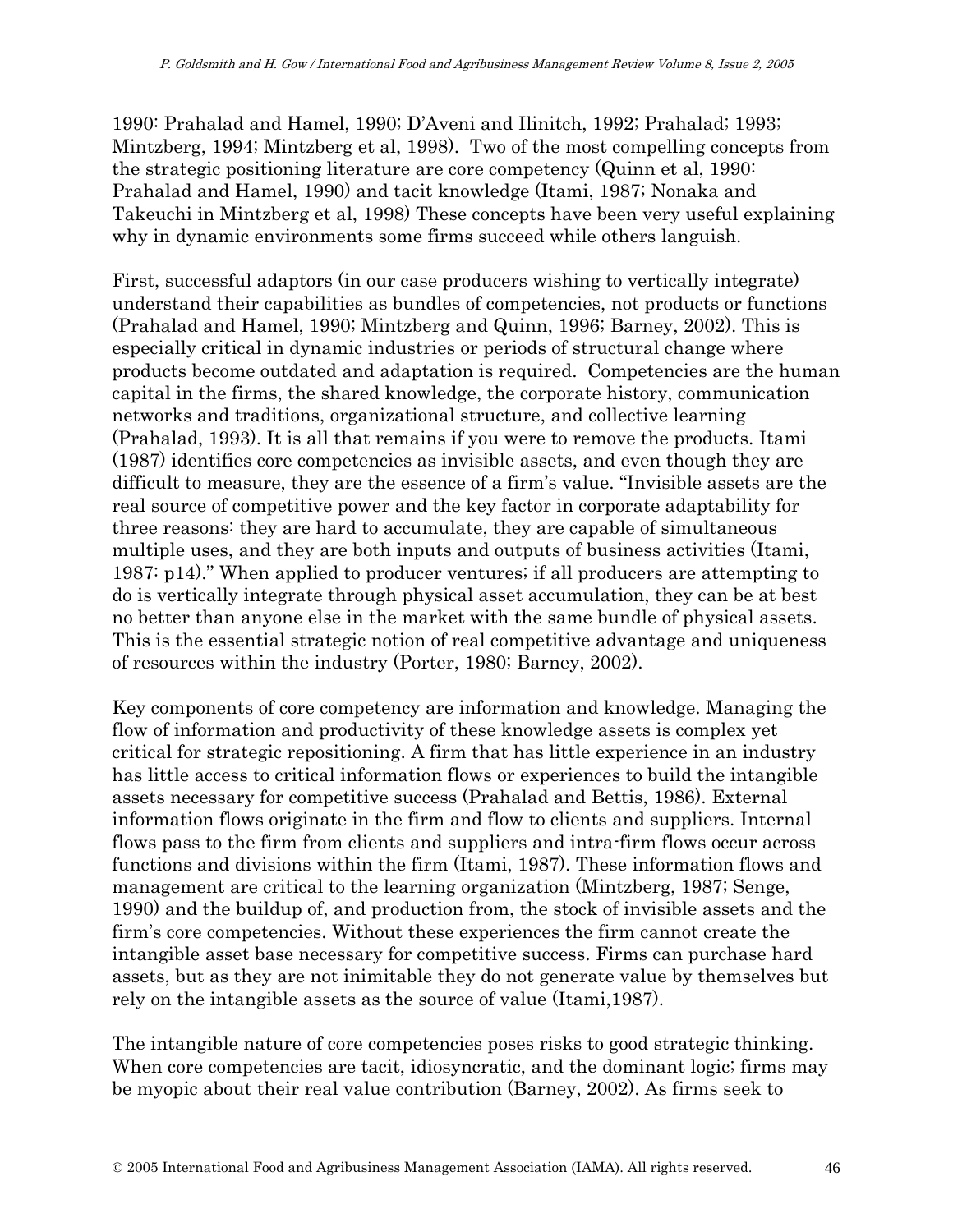diversify to exploit these competencies, key is understanding whether the value dimension of the competency is trivial or significant. At a more practical level is the value explicitly able to favorably impact costs and revenues.

This understanding of the significance of the core competencies is consistent with the Nonaka and Takeuchi's (1995) discussion of tacit knowledge and effective decision making. Knowledge is explicit when it is articulated and codified in writing, verbalized or coded in drawings, computer programs or other products. Tacit knowledge however is uncoded and non-verbalized. It reflects the difference between what we know and what we can tell (Polyani, 1966). Thus tacit knowledge may not even be able to be verbalized or articulated. It can be acquired largely through personal experience and is often embedded in the routines of organizations or individuals and therefore difficult to copy and convey. Much of the knowledge needed for successful decision making in a complex world is not explicit. It is made up of unique experiences generated over time and through interactions that cannot be replicated by formal rules (Mintzberg, 1987).

Managers... need to get out of the old mode of thinking that knowledge can be acquired, taught, and trained through manuals, books, or lectures. Instead, they need to pay more attention to the less formal and systematic side of knowledge and start focusing on highly subjective insights, intuitions, and hunches that are gained through the use of metaphors, pictures, and experiences ( Nonaka and Takeuchi, in Mintzberg, 1998)

Decisions are made on instinct and common sense, and then they become explicit and finally are judged within the organizational context. Once judged either favorably or unfavorably, they are interpreted and become again part of the tacit knowledge base. This occurs in a spiraling process from tacit to explicit and back again through an important confirmation step (Nonaka and Takeuchi, in Mintzberg, 1998)

Strategy emerges from this incremental process of building experiences and expertise that are brought to bear on the next set of challenges (Quinn, 1977; Mintzberg, 1987). To be successful tacit knowledge is required as it is fundamental to value creation and competitiveness. A firm wishing vertically integate, say from production to processing, must access the tacit knowledge that produces value in addition to gaining access to physical assets. But by definition a firm undertaking a long jump venture possesses little tacit knowledge overlap with its new endeavor, creating a structurally inconsistent situation. This is the essence of the challenges of long jumping, moving beyond one's core competencies and tacit knowledge.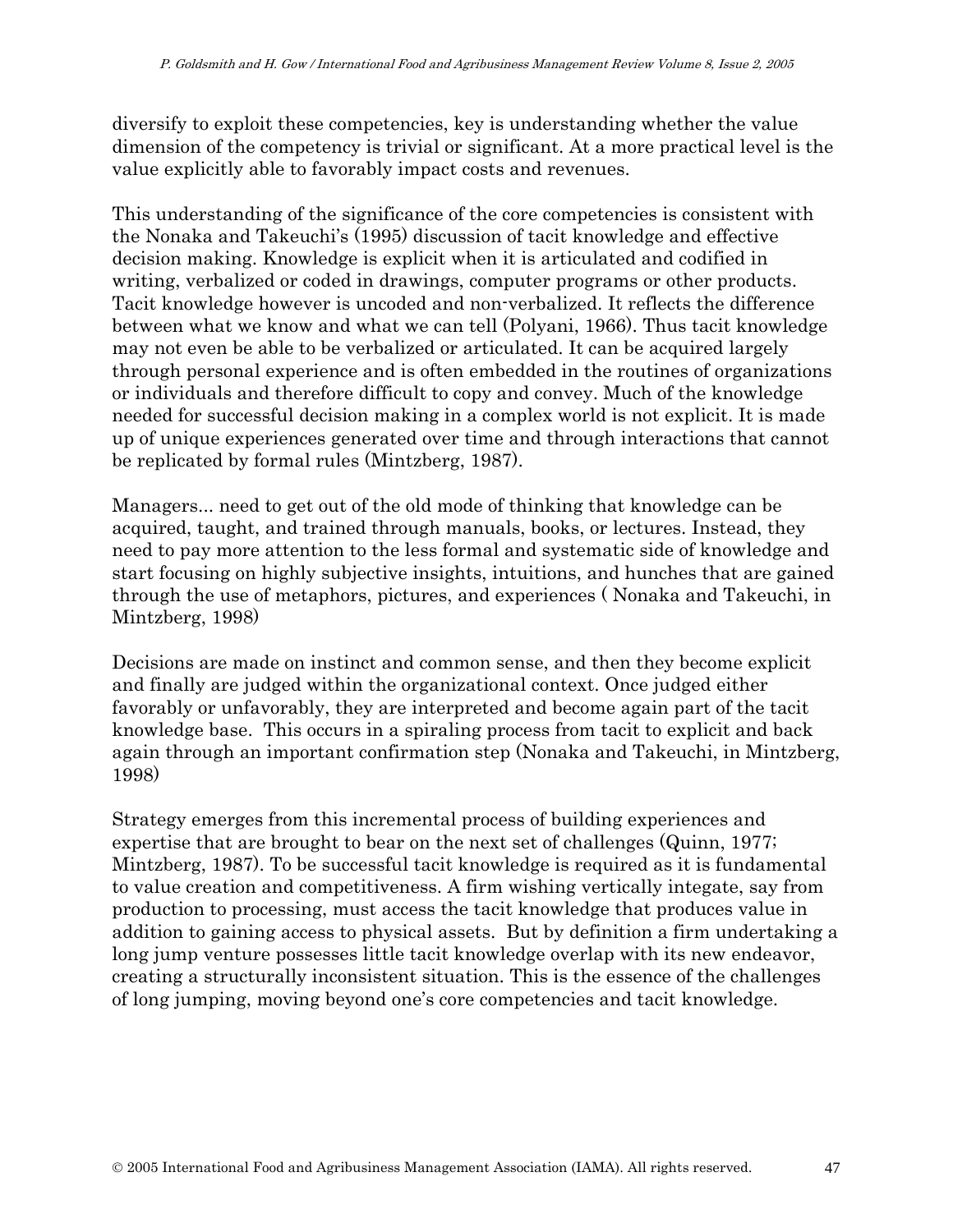

Region of Strategic Repositioning

Figure 2: Strategic Repositioning

# **The Opportunity Gap**

Understanding one's own core competencies and access to, or the possession of, tacit knowledge are fundamental to strategic repositioning. Prahalad writings capture the significance of these concepts in his model of the productivity and opportunity gap (Figure 2). A firm has two basic strategic positions, a focus on productivity or a focus on opportunity. Each strategy has its place.

A productivity gap orientation focuses on present routines, processes, products, and markets (Prahalad, 1993). Decisions in such firms involve improving productivity of known systems and routines. This strategy is important for success when markets are static, mature, or fully competitive. In such settings core competency and tacit knowledge advantages are more stable. If preferences remain unchanged or markets are mature, firms are able to invest in assets corresponding to long production runs and lowering marginal costs (Ng and Goldsmith, 1998). This is the case in fully competitive markets where price is exogenous and improving production efficiency and minimizing costs drive profitability.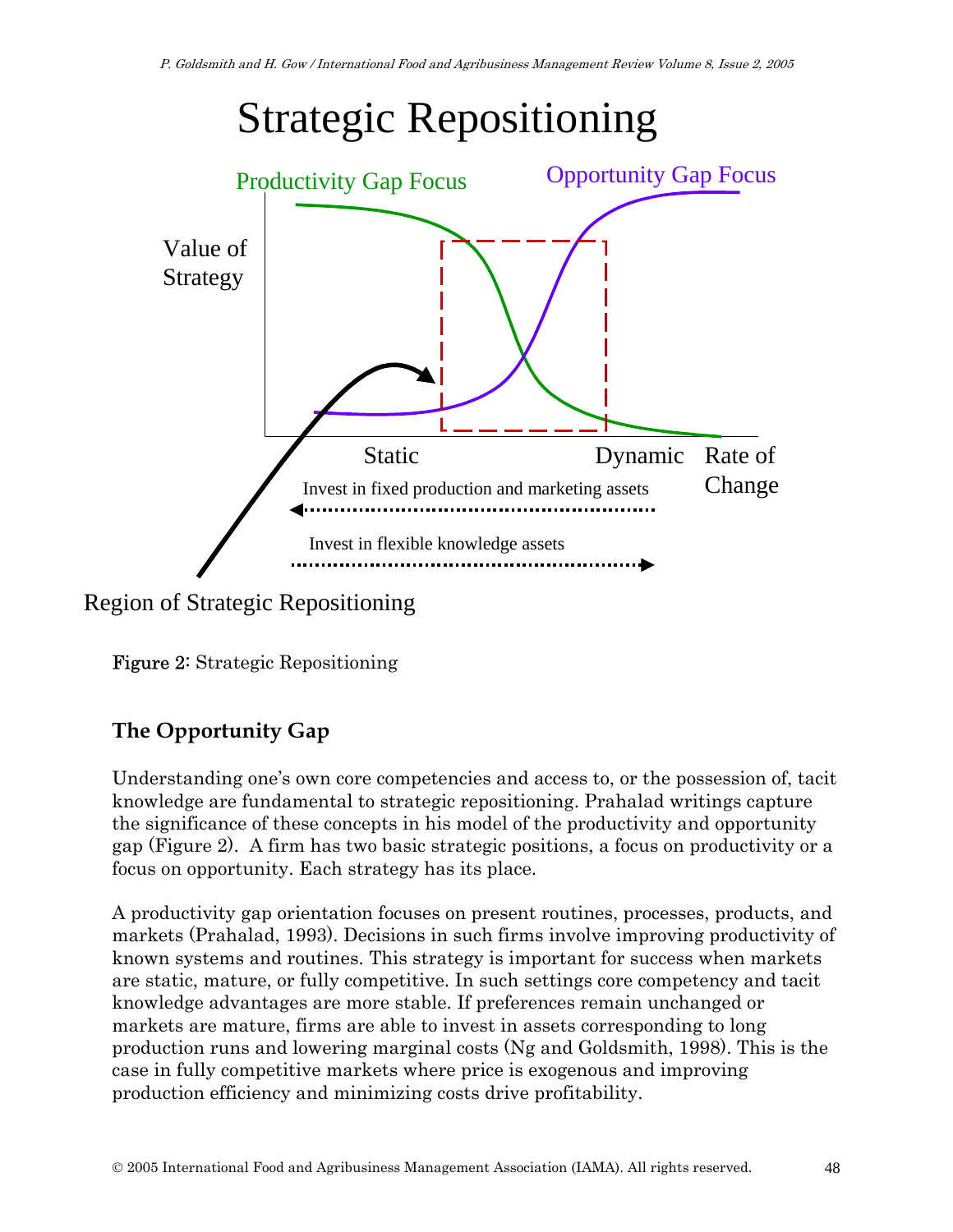Historically, commercial agriculture could focus on the productivity gap. The fields of farm management and agricultural economics, based on the neoclassical traditions of Walras (1954 in Varian, 1984) and others, have historically focused on optimizing the input mix and minimizing costs. Example methodologies are the production function approach, linear programming, and measuring productive efficiency. These have been appropriate methodologies because agricultural markets historically have been competitive, dominated by commodities, employed broad and relatively static standards and grades, and involved market prices exogenous to the farm's problem.

The difficulty arises when markets become dynamic and firms enter a period of structural change. Or in the case of US agriculture under globalization markets become more rivalrous. Product or production-based strategies are lost because the markets with which are they are associated have now become temporal and difficult to define. This is due to end-user needs becoming temporal and global competitors emerging attempting to serve those needs (Goldsmith and Bender, 2004). Traditional competencies become less effective and tacit knowledge of new markets is insufficient. The comfortable fit between production process, product, and market is altered. In terms of strategic positioning, continued focus on the productivity gap is relatively simpler because it attempts to make known processes better, serve known markets more effectively, and produce known products more efficiently. However, globalization and the structural change that results have seriously challenged the traditional US business model of being the world's low cost producer of commodities. Technology is packaged in ever more useable formats adaptable by almost any producer in the world (Goldsmith and Ramos, 2002). Falling farmer incomes in North America reflect decreasing commodity prices outpacing producers' abilities to increase productivity. The productivity gap strategy can be a failed strategy as costs become harder to reduce, foreign producers are willing to accept lower prices, and commodity's share of total food value declines. This requires that some U.S. producers may need to shift away from the productivity gap and focus on the other half of the value creation equation, defined by Prahalad (1993) as the opportunity gap. This though creates a real challenge because as producers strategically reposition they need to access and leverage the competencies and knowledge necessary to compete in new markets.

To accomplish such a strategic repositioning, a firm assesses itself not on its current or historical production plan, the products that it produces, but on its core competencies. During times of increasing turbulence and instability, firms need to refocus on investment in, and leveraging of, knowledge assets that are inimitable and provide them a competitive advantage in markets where direct competition between firms (rivalry) is the norm. The concept of core competency shifts the strategy process away from the obvious to the yet unexploited. This would apply to long jump strategic repositioning by farmers looking to create more value through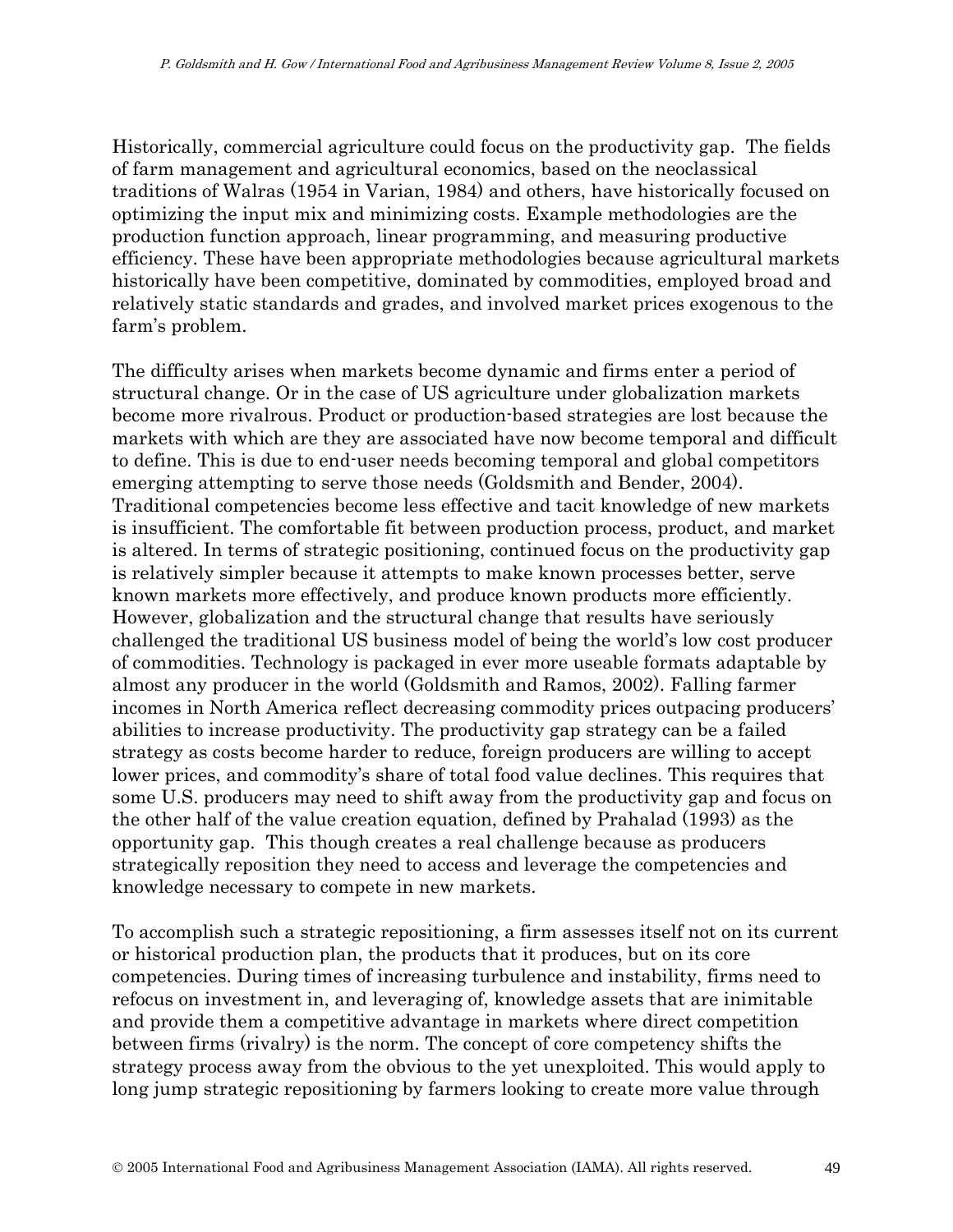

Figure 3: Regions of Strategic Repositioning \*During periods of market turbulence

vertical integration. For producers they would be shifting their focus from the production side of the business to the marketing side. The marketing knowledge gained then feeds back into changes and adaptations to the production plan and asset mix of the vertically integrated endeavor. Joining a firm's understanding of its core competencies with a demand or market perspective allows firms to create value by more directly addressing and incorporating customer needs and opportunities. New opportunities in agriculture arise from the uniqueness of the farm as a resource base when matched with the needs of downstream clients or consumers.

### **Strategic Architecture**

Strategic repositioning during periods of market turbulence involves a four-part process (Figure 3), Prahalad (1993) calls this the strategic architecture.

- 1) The first aspect is to recognize a firm's core competencies. What are the firm's inimitable resources? In the case of a group of agricultural producers, what intangible assets does it bring to the supply chain?
- 2) Second, is for the firm to move beyond the productivity gap and a cost focus, and give attention to the opportunity gap and a value focus. Rackam and Devincentis (1999) call this value chain mapping; a creative process looking for new opportunities involving suppliers and customers. Part of this process involves understanding broad trends and indicators about an industry. More importantly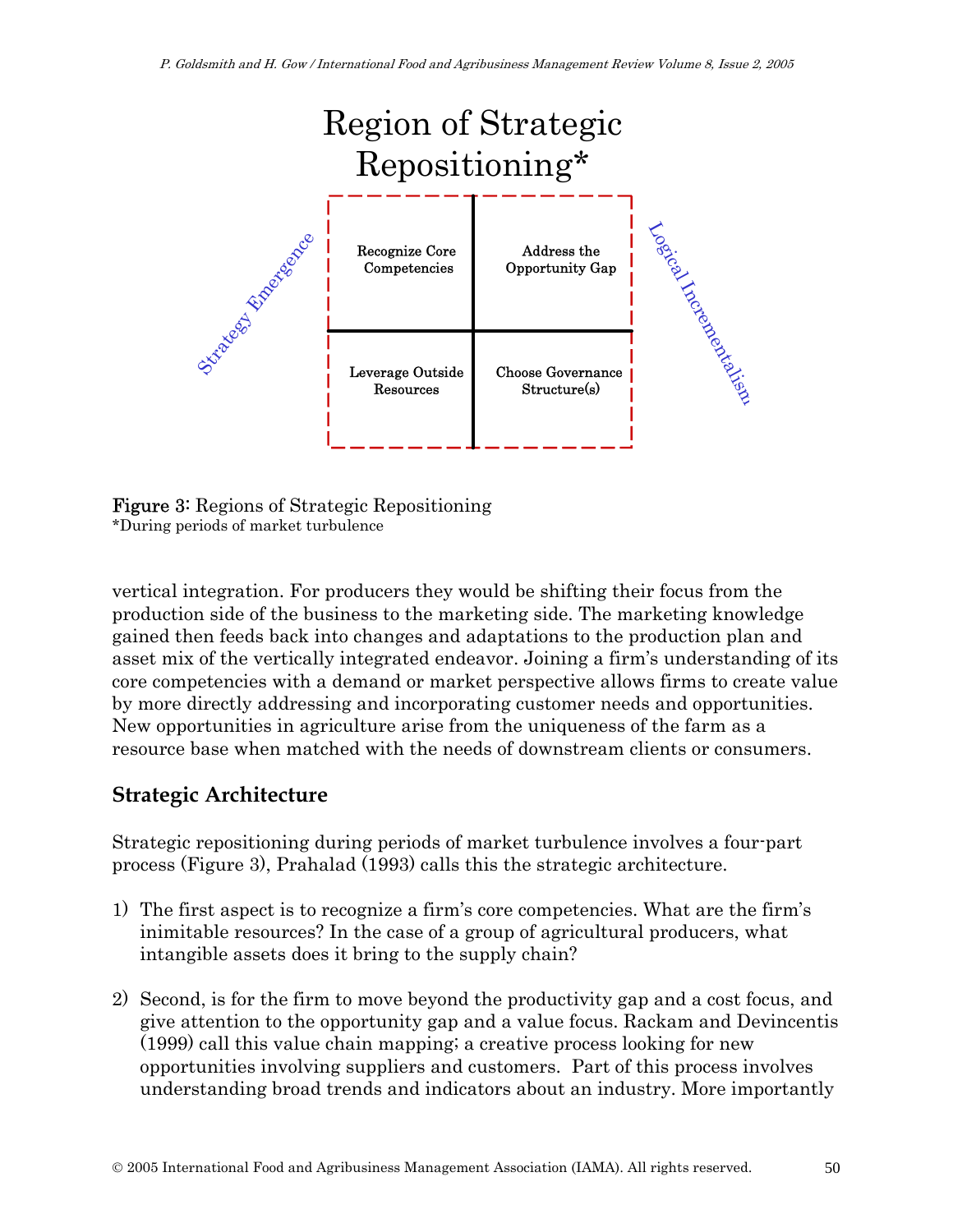this involves the supplier (producer group) understanding customers' needs, challenges, opportunities, and competitive landscape2. Farmers as they look to jumping beyond commodity production will be hard pressed to create value without an understanding what clients value.

- 3) The third aspect leverages resources. Firms need to access resources outside their own firm to acquire the necessary tacit knowledge and avoid the managerial burdens of vertical integration. Vertical integration involves conducting business in new stages of the marketing channel. This offers opportunities for higher returns and reduced volatility but also encompasses significant additional managerial responsibilities, new competencies, and unknown tacit knowledge.
- 4) Finally, the firm needs to evaluate the appropriate governance structure to leverage the necessary knowledge and managerial expertise and balance that with ownership and control. In the Atkins Ranch case that follows producers knew what they didn't know. Then they made sure they acquired the necessary knowledge resources.



# Value Creation Triad

#### Figure 4: Value Triad

 $\overline{a}$ 

<sup>2</sup> See Wayland and Cole, 1997; Sherman et al., 2003; Peppers and Rogers, 2004.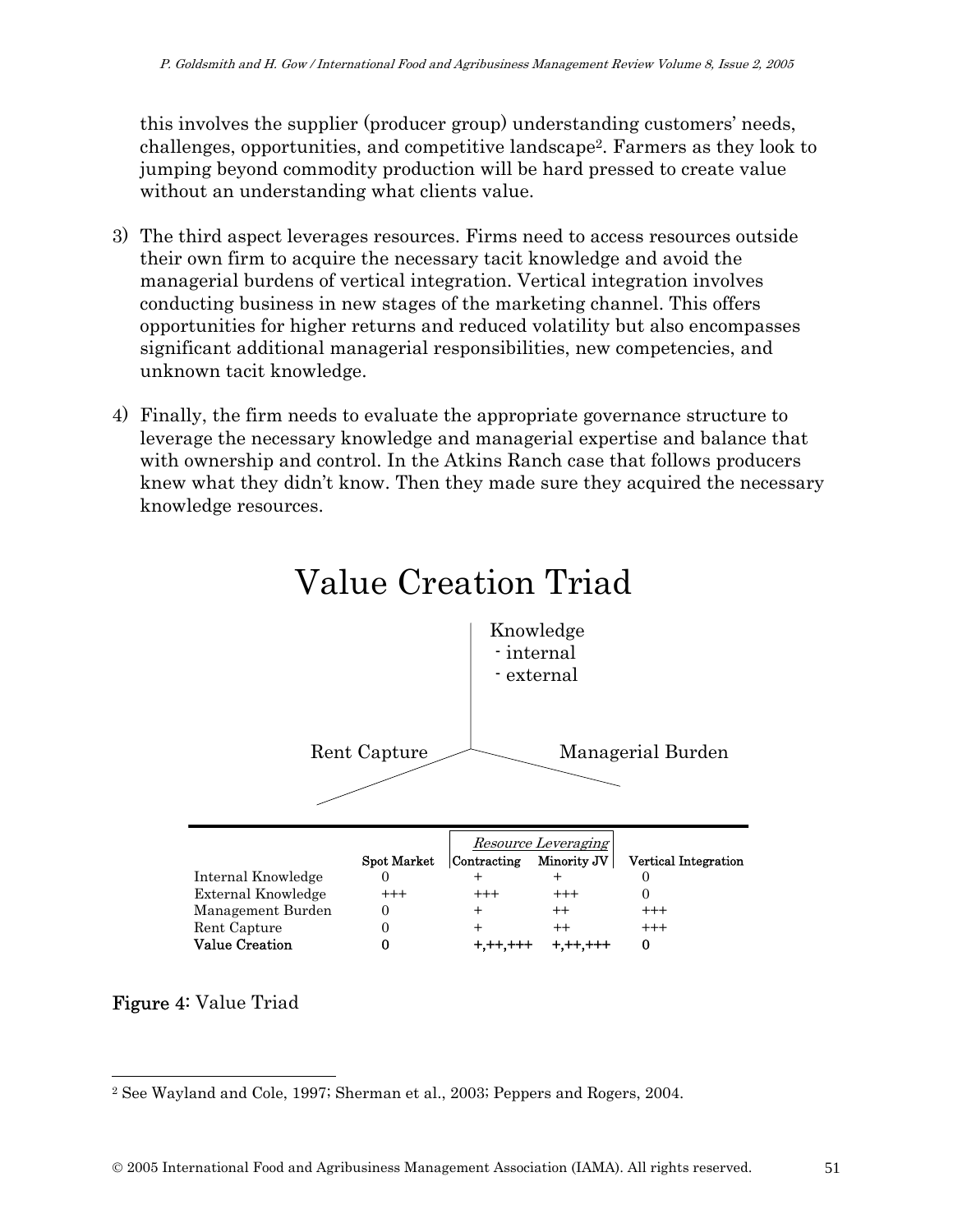

**Technology**

Figure 5: Innovation Adoption under Familiarity Constraints Source: Adapted from Afuah (1998)

### **Value Creation Triad**

The Value Creation Triad relates the three factors of knowledge, managerial burden, and ownership control to each other as well as with the choice of governance structure and the opportunity to capture the value (Figure 4). By itself governance does not create value but it can be conducive to creating value. The triad models a tradeoff problem between the need for knowledge that can be sourced either internally or externally, the management burden, and the ability to capture rents.

There are numerous governance options open for producers to participate in the supply chain (Adams and Goldsmith, 1999). On one end of the governance continuum resides the spot market strategy option where producers operate decoupled selling commodities. At the other extreme resides the long jump option of full integration where the producers own both sides of the transaction. Interestingly neither extreme strategy on its own contributes the necessary tacit knowledge. In the spot market case, producers' value in the supply chain is captured in the commodities they sell. The marketing stages are decoupled between production and processing. External knowledge may be high but exists with other firms in the marketing channel. None of that tacit knowledge and very little of the explicit knowledge flows back to producers.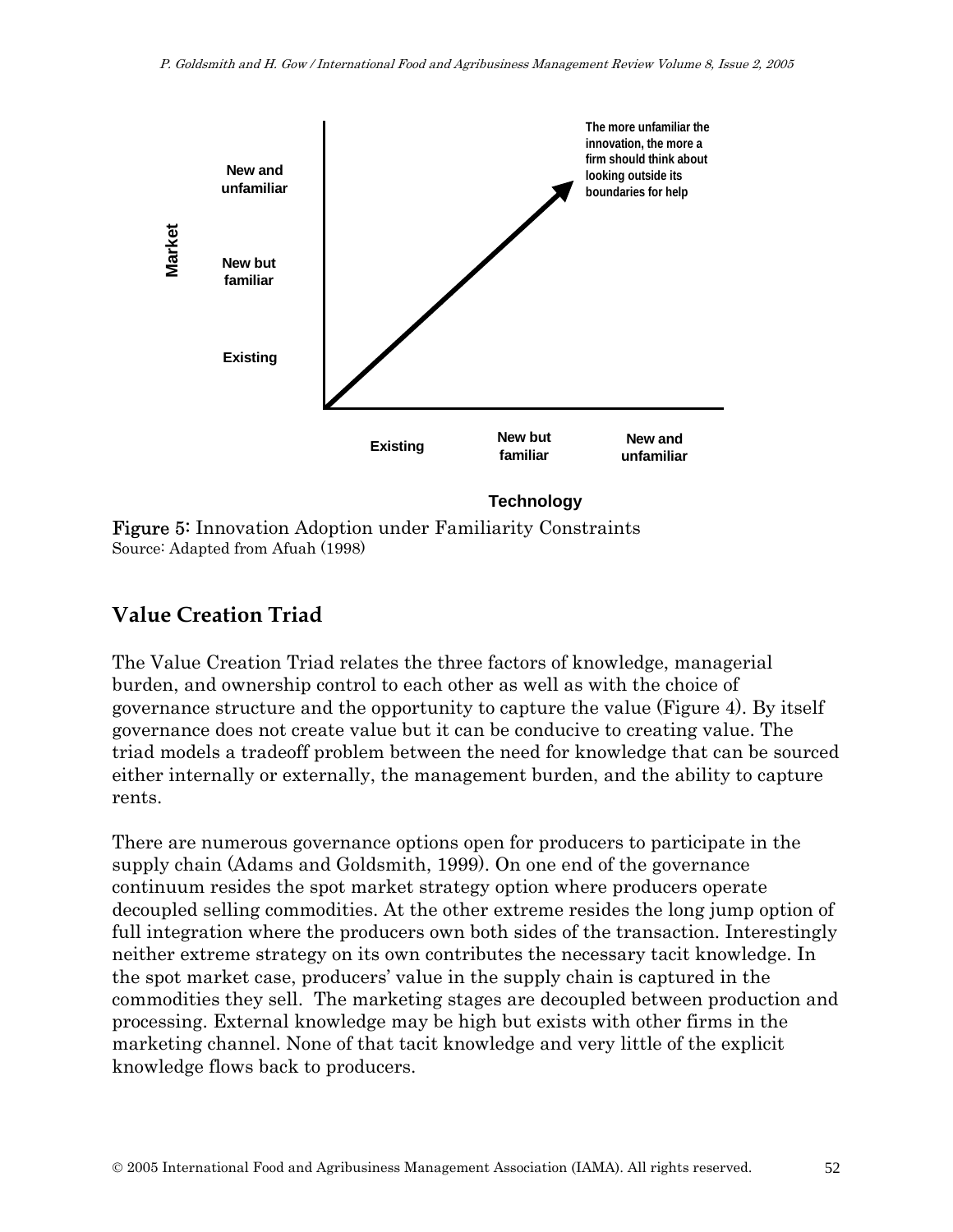With vertical integration, producers would own both sides of the transaction. The ability to capture rents from the new supply chain arrangement is highest because of complete ownership. Correspondingly though, the managerial burden is high. What limits the value creation in this scenario is the inability to source knowledge because producers' internal knowledge base is rooted in production and vertical integration constrains information partnering because by definition the same firm owns both sequential stages of production. Producers, realizing the inconsistency between available knowledge and management responsibility might try to access knowledge outside the firm (Figure 5). But as stated above, tacit knowledge is the source of value and innovation rents, contributors of knowledge will require a premium for the knowledge and innovation they are contributing to the value proposition. Therefore producer vertical moves by necessity will require significant relationships in order to acquire the necessary knowledge resources. These relationships will need to be viewed to be mutually beneficial and will likely involve producers exchanging ownership and/or control of the business to acquire the necessary knowledge. In the Atkins case below the producers paid for the knowledge outright instead of offering an equity stake. The Value Triad captures this tension in the long jump venture where tacit knowledge is at a premium and the entity that owns it deserves to capture the value. This reality can doom a vertical venture to be under capitalized in terms of tacit knowledge. More reasonable, and possibly why they are more common, is quasi-integration, such as contracting and joint ventures. Under these governance structures producer managerial burdens and rent appropriations are appropriately reduced better balancing the knowledge requirements, managerial burden, and rent capture.

We have argued that long jump producer-owned ventures are a difficult means at strategic repositioning. Structural change and economic duress for producers are real though and producers are looking for alternatives to the commodity model. The following case study highlights a New Zealand firm that was able to long jump, acquire the necessary knowledge, maintain control, and most importantly capture value.

### **Atkins Ranch**

 $\overline{a}$ 

Following the wide-ranging economic reforms in the mid 1980's of the New Zealand economy, including the agricultural sector, a small group of Wairarapa<sup>3</sup> sheep farmers recognized that they needed to identify and develop an alternative marketing channel for their core product, lamb, as the traditional channels where not providing sufficient economic returns.

After some initial research in 1988, the group recognized that there was a market opportunity in the Bay Area of California providing a high quality chilled lamb

<sup>3</sup> From the Wairarapa Valley region of the North Island of New Zealand.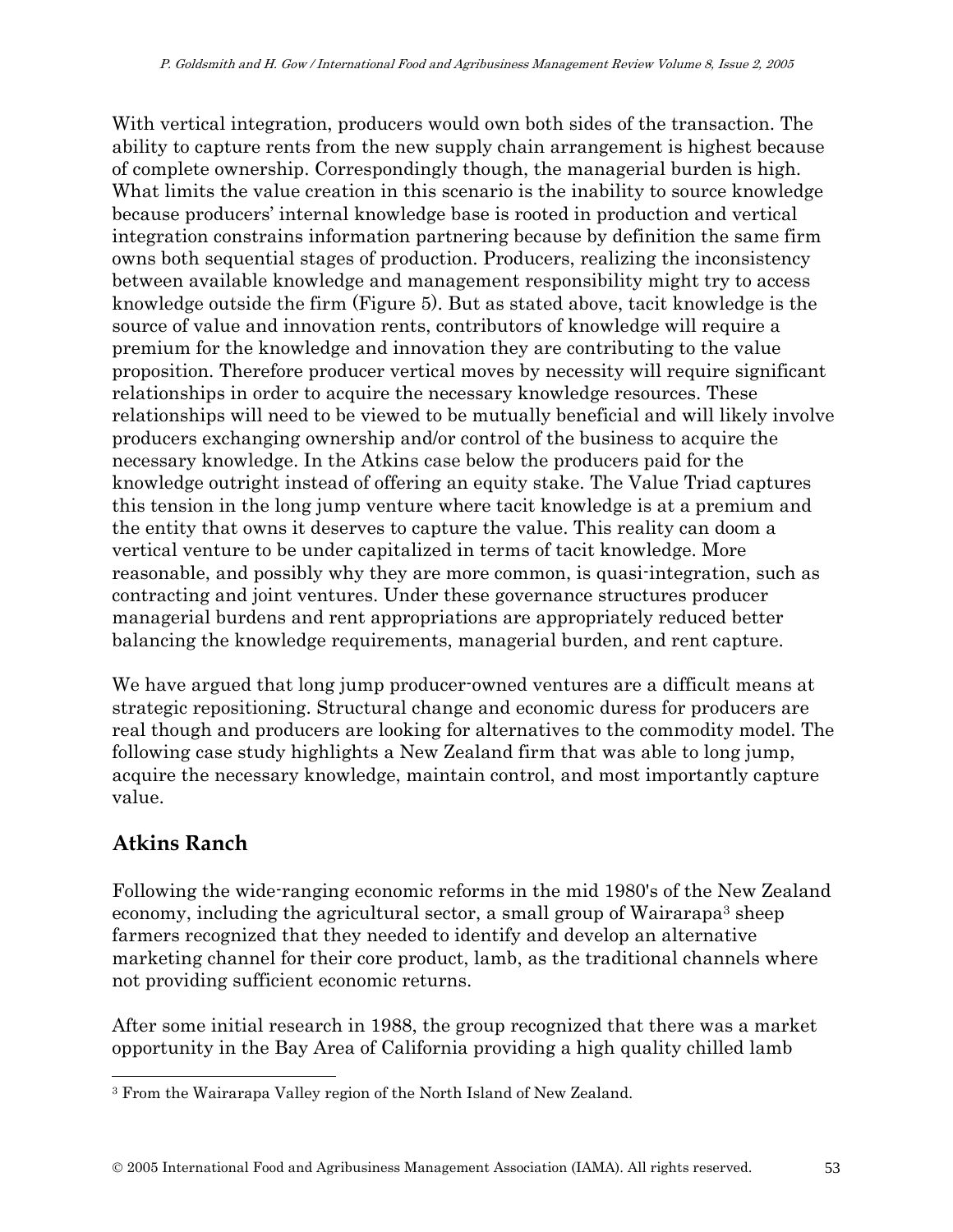product to the hotel and restaurant trade as well as the supermarkets that were servicing either ethnic communities of traditional lamb consumers or high disposable income consumers. They faced two basic questions 1) how to develop the market in the Bay Area, and 2) how to establish a supply chain flexible enough to ensure a sufficient supply of the specified premium product.

A closed membership cooperative of 106 producers was established to provide the initial financing for the development and establishment of these marketing opportunities. The cooperative members each had to provide an establishment investment of approximately NZD 10,000. This was later increased through two additional funding drives to approximately NZD 40,000. For this equity investment members received the first right of supply for the new marketing channel. The cooperative developed a flexible market driven supply chain starting with information collection and knowledge acquisition from the customer and client in marketplace which then flowed back directly to the individual chain participants including producers. This allowed chain members to adjust their operations to deliver the combination of product and service attributes that maximized their residual claims. The cooperative initially made minimal investments in hard physical assets; effectively all of the financing was used for market development and supply chain relationship development. Bank financing was engaged only after markets were established and product was being produced. This financing was used to support the organizations working capital requirements with inventory providing collateral.

Atkins Ranch's shows their shift to an opportunity gap focus by beginning their strategic repositioning downstream in the areas of distribution and marketing. Consistent with Boehlje and Schrader (1996 and 1998) this exemplifies a proper demand-pull strategy as opposed one of supply-push. Consistent with Barney (1992), Prahalad and Hamel (1990), and Porter (1980), Atkins is challenged how to obtain the critical resources necessary to compete in the marketplace. In Atkins' case the strategic resource is marketing knowledge and cold chain management, which are tacit, and not related to their core competency as a producers' cooperative. Quinn and Mintzberg's theory would constrain the problem for Atkins, arguing that a new strategic architecture should emerge incrementally. That a long jump transformation into meat processing and distribution would be ill-advised. Then how should Atkins proceed? They need to change their strategic architecture somehow. Remaining a traditional producer cooperative in the New Zealand business environment with an oversupply of lamb makes staying the course untenable. Here's how they did it.

First, to assist with the US market development they hired an expatriate international food-marketing consultant based in Berkeley, California. This individual possessed numerous years of international food industry experience as a past executive of a Californian-based international supermarket company. The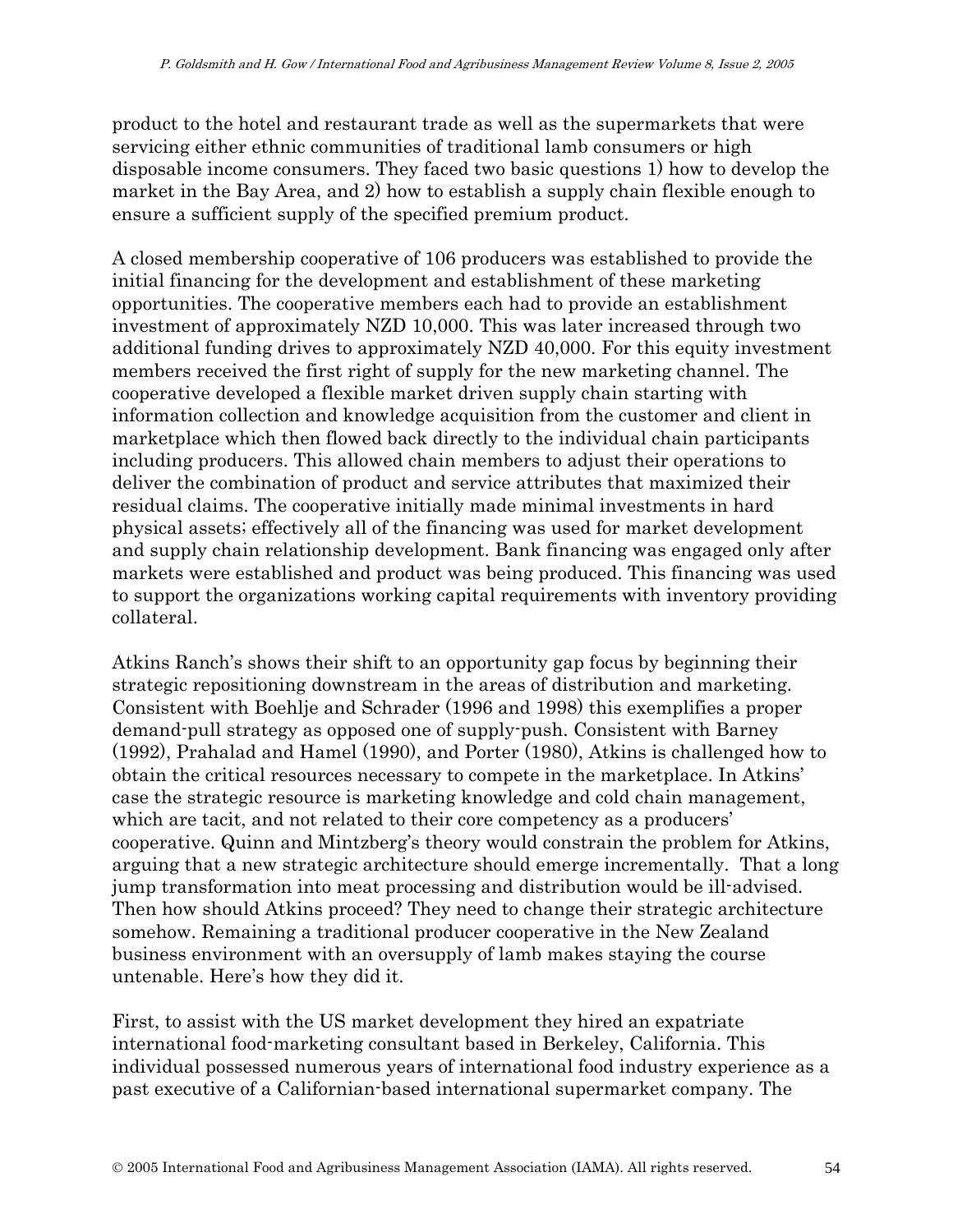consultant provided the cooperative with substantial explicit and tacit knowledge assisting the cooperative in understanding the dynamics and nuances of the market. How supermarkets within the region purchased meat products and how and who managed the in-store product marketing and promotion. The tacit knowledge was critical to the success of the venture as not only was meat distribution vastly different from animal production, but the Californian market differed substantially from the New Zealand market. Second, one of the cooperatives farmer directors relocated to the Bay Area and set up a new business unit. In this way the cooperative could more efficiently import the necessary new knowledge. They would now understand the market better and establish a US office, but they could be located closer to their consultant, strategic partners, and customers. Working closely for over a year and creating the marketing unit facilitated the tacit knowledge transfer to, and learning process by, the cooperative.

Gaining access into the supermarket required not only the regional purchasing managers consent, but it also meant developing individual relationships with the meat department managers in each individual store to obtain preferential meat counter space. This type of relationship development was also imperative in the hotel and restaurant industry, where head chefs make all purchasing decisions. As a consequence, relationship development and management became a strategic initiative of the organization. The relationships were mutually beneficial for both parties. The cooperative received superior market information allowing them to better meet their clients' requirements and product was customized daily to the individual stores' requirements. This reduced the meat managers' labor costs and in-store promotional activities were developed. In return the cooperative usually received preferential meat counter positioning and better market information, both of which translated into increased sales.

Active relationship management has been critical to their operations success. Effective relationship management allows for direct client feedback which can be quickly transformed into value either by slightly altering product mix for the next delivery to better match their client's needs or if substantial market changes are observed, important information flows upchain to operations in New Zealand. The local processor-partner could then alter the product mix or processing schedule and producers would adjust their animal specifications or production practices. Given the 12-week delay between initial slaughter and delivery into the North American market it is important that members at the top of the chain receive information about changes in demand requirements and specifications as soon as possible.

They developed a successful cold chain through a series of mutually beneficial relationships with the chain members. In this way they were able to leverage the tacit knowledge of experienced chain members as a resource for the firm. They rented cooling, fabrication and processing space, utilized labor from a local cool storage facility, and accessed knowledge and services from a local meat processor,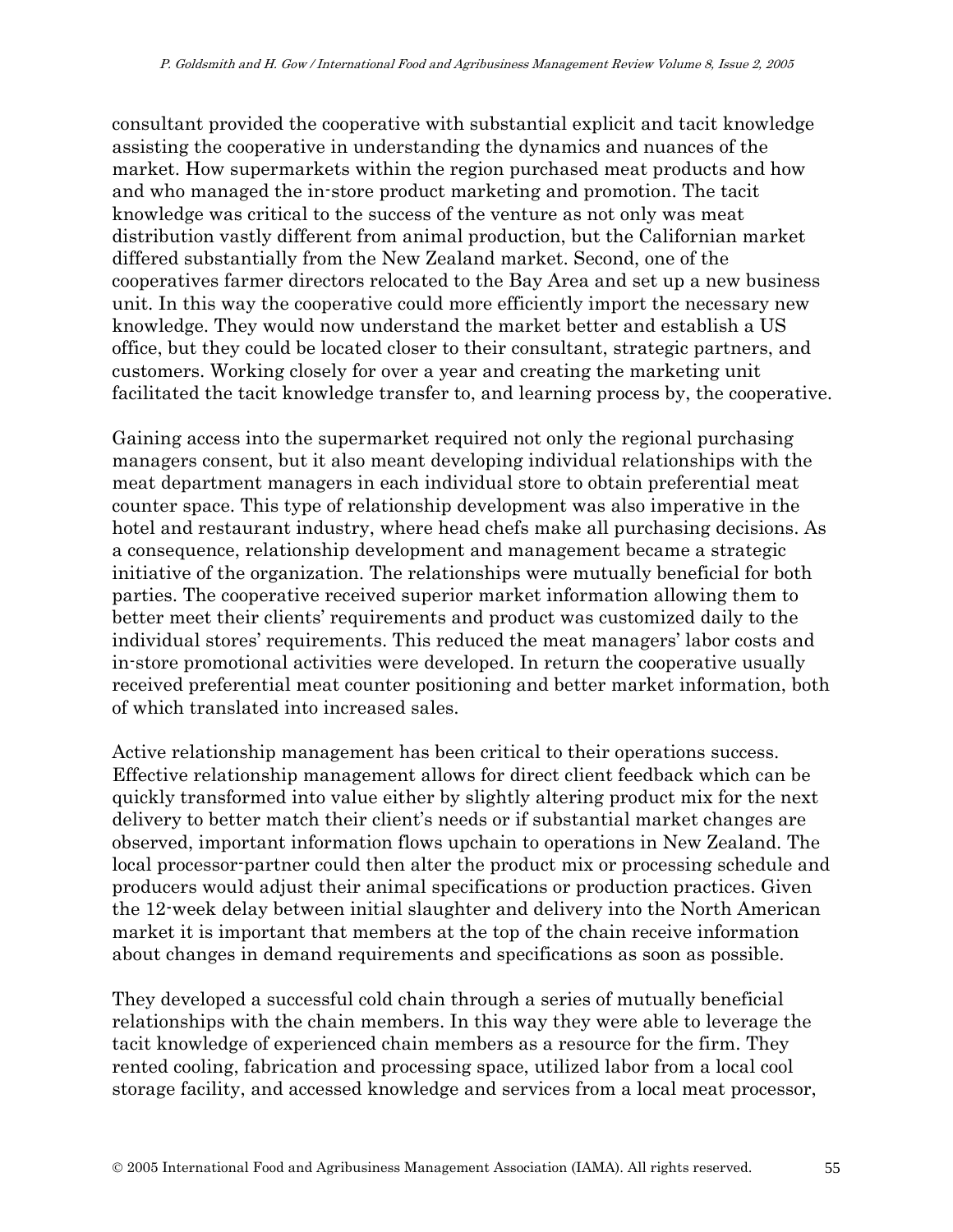all in the San Francisco area. A solid relationship with the fabrication facility and their butchers was important so that product could be customized on a daily basis to customer needs. This increased the value of the product and services provided to meat managers who soon recognized very little additional in-store skilled labor was necessary.

Similarly, in New Zealand, all the animals were processed into primary cuts, packaged in Captec®, a specialized vacuum-sealed seven-layer foil bag filled with nitrogen, and chilled through a local meat processor. The Captec® technology allowed for the lamb to age without quality deterioration due to oxidation. Meat quality actually improved during the journey across the Pacific, becoming tenderer and decreasing adverse aromas.

The prevailing market dynamics in the Bay Area often resulted in quick and unexpected changes in product requirements so it was necessary that producers were willing to be flexible. As a result, members were required to make moderate changes to their production processes and practices. Lambs could no longer be sold when it suited farmers; instead they were sold to the cooperative when it best suited the market. The increased managerial complexity was more than made up by the returns generated from the overall operation.

The cooperative was able to gain tacit knowledge through its burgeoning network of relationships and its on-site learning in the marketplace. By working directly with the consultant over time, immersion in the marketplace, interacting directly with customers and intermediaries, the company was able to import new and critical tacit knowledge resources. This knowledge not only was strategic for developing the distribution and service aspects of the business the knowledge was able to flow back to producers and packers affecting their offer. If the cooperative had chosen to operate solely from New Zealand it would have attempted to execute a vertical strategy without the most important strategic resource, the tacit knowledge of the market and the cold supply chain.

### **Conclusion**

As described above, agricultural structural change is a powerful force and producer adaptations are necessary to remain competitive. There are numerous strategies available to producer organizations as they attempt to find their place in the supply chain. Strategic management theory suggests that long jump or radical strategic shifts are unlikely to be successful. The logic is that sustained competitive advantage is derived from a firm's ability to produce value. In order to produce this value the firm requires access to knowledge. The type of knowledge that generates innovation rents is knowledge that is inimitable, tacit knowledge. How then does the firm looking to vertically integrate obtain the necessary tacit knowledge? Because this strategic resource is not explicit, it is difficult to acquire.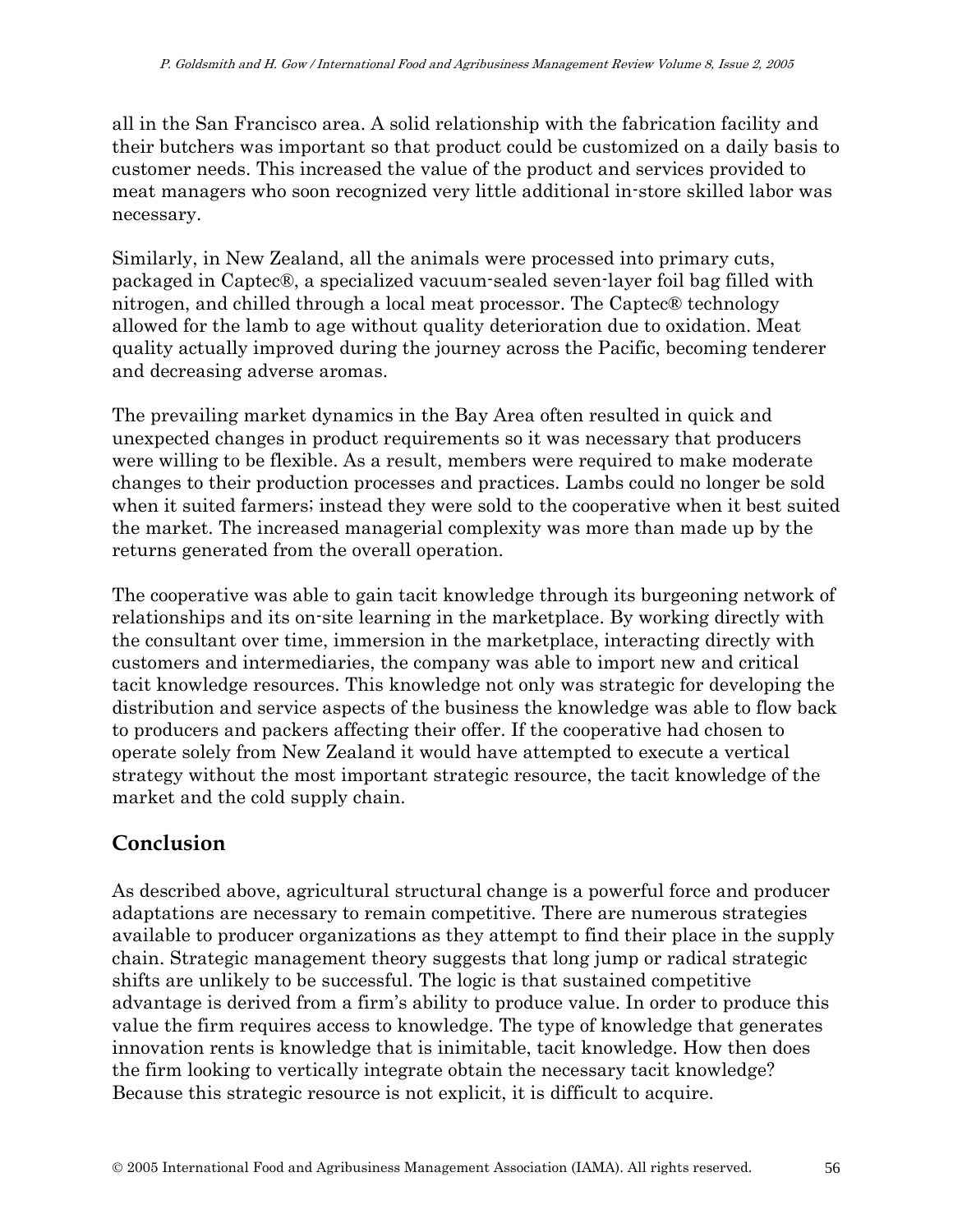Firms first must understand their own core competencies, uniqueness in the marketplace, as well as their inadequacies. Emerging from this assessment the firm then needs to access the necessary complementary resources. Through relationship management, supply firms can assess knowledge and participate in value creation without the knowledge and managerial burden of vertical integration. Atkins Ranch, Inc. serves as an example of producers forgoing brick and mortar investment even though doing so would have given them direct control over their product. Instead they invested their limited funds in soft knowledge assets such as market reconnaissance and marketing expertise. They also leveraged significant amounts of tacit resources through their customer and vendor relationships. These investments and relationships served them well by not only generating value at the initial stages but through their flexibility as market conditions changed over time.

### **References**

- Adams, C-L. and P. Goldsmith. (1999) "Managerial Decision-Making: Strategic Alliances as a Governance Choice." International Food and Agribusiness Management Review. Vol.2/No.2. 1999: 221-248.
- Afuah, A. (1998). Innovation Management. Oxford. New York.
- American Heritage Farms, Inc. (1999). Business Plan. September, 9.
- American Family Farms Co-op. (1999). Business Overview and By-Laws. December 17.
- Ball, G. 2000. "Time to Step Up to the Plate." Illinois Pork Press. Volume 32, Number 2: pp.10.
- Barney, J. (2002). Gaining and Sustaining Competitive Advantage (2nd Edition). Pearson Education, New Jersey.
- Baumgartner, M. (1999). Personal Communication. Director, American Premium Foods.
- Baumgartner, M. (2000). Personal Communication. Director, American Premium Foods.
- Boehlje, M. and L. Schrader, (1996) "Agriculture in the 21st Century." Journal of Production Agriculture. Volume 9, Number 3: 334-341.
- Boehlje, M., and L. F. Schrader. (1998). "The Industrialization of Agriculture: Questions of Coordination." In The Industrialization of Agriculture: Vertical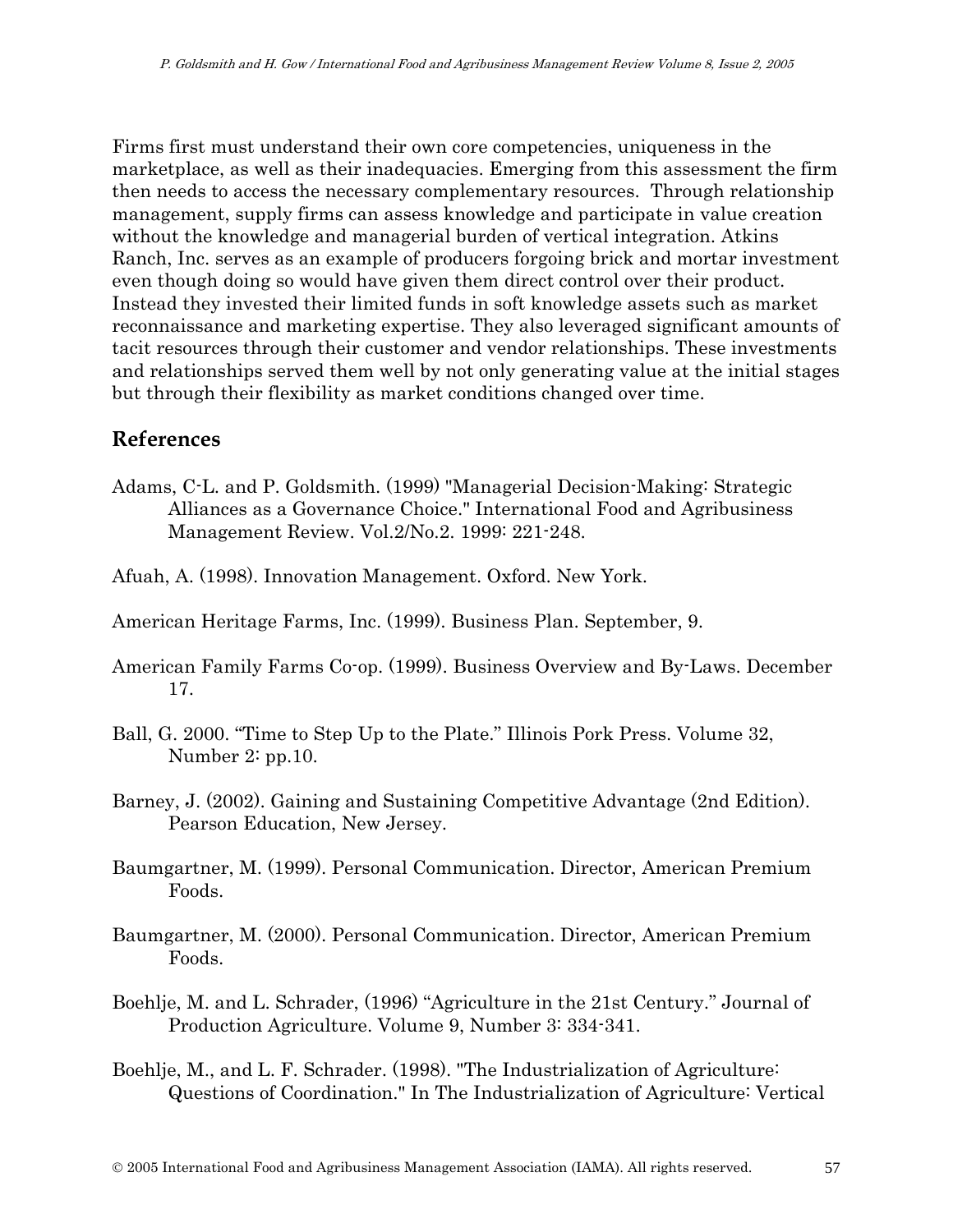Coordination in the U.S. Food System, ed. Jeffrey S. Royer and Richard T. Rogers,. Aldershot, England: Ashgate Publishing: pp. 3-26.

- Bruynis, C., P.D. Goldsmith, D.E. Hahn, and W. J. Taylor. "Critical Success Factors for Emerging Agricultural Marketing Cooperatives." Journal of Cooperation. 16 2001: 14-24.
- CP. 2000. "Day meets with farmers, says they need aid, not Internet connections." Wed Nov 1.
- Carlberg, J.G., C.E. Ward, and R.B. Holcomb. (2004). "Success Factors for New Generation Cooperatives." Oklahoma Cooperative Extension Fact Sheet # F-596.
- Fabi, R. (2000). "US Farm Income Biggest Problem Facing Farmers-USDA." Reuters. April 11.
- Forster, L. (1996). "Capital Structure, Business Risk, and Investor Returns for Agribusiness." Agribusiness: An International Journal. Volume 12, Number 5.
- Goldsmith, Peter D., Gabriel Ramos and Carlos Steiger. (2002). "Intellectual Property Protection and the International Marketing of Agricultural Biotechnology: Firm and Host Country Impacts." Economic and Social issues in Agricultural Biotechnology. Evenson et al. Eds. CABI Publishing.Oxon, United Kingdom. Chapter 17.
- Goldsmith, Peter D. and K. Bender. "Ten Conversations About Identity Preservation." Journal of Chain and Network Science. (4), 2004:111-123.
- Illinois Farm Bureau. (1999) "New 'Producers Alliance' Launched by IFB Board." Press release Illinois Farm Bureau. April, 19.
- Itami, H. (1987). Mobilizing Invisible Assets. Harvard University Press. Cambridge.
- Merritt, C., M. Holmes, J.Eggert, and B. Garrett. "Directory of Closed-Membership Producer Cooperatives." Illinois Institute for Rural Affairs. 2003. pp. 128.
- Mintzberg, H. (1987). Crafting Strategy. Harvard Business Review. July August: pp. 67-75.
- Mintzberg, H. (1994). The Rise and Fall of Strategic Planning. The Free Press. New York.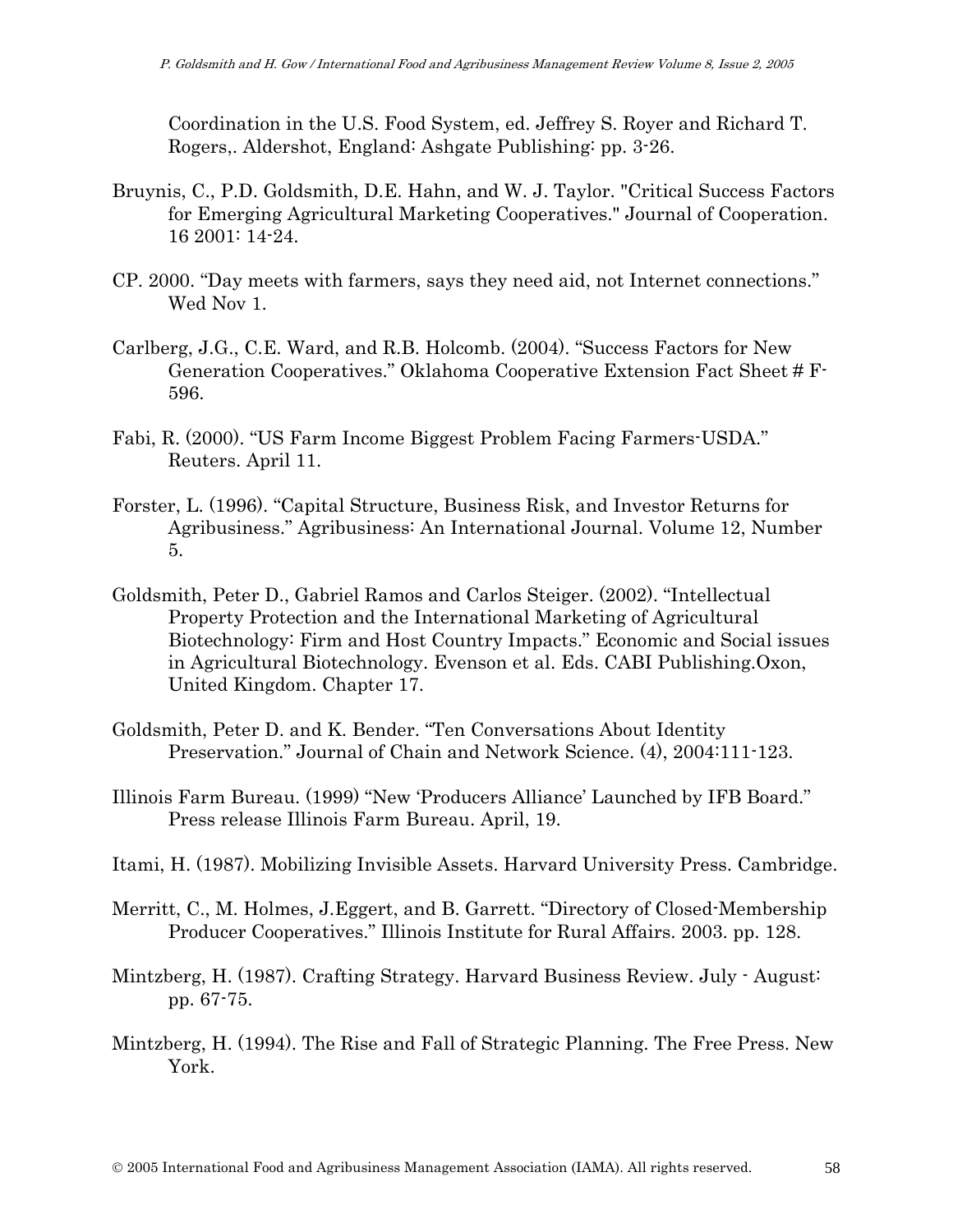- Mintzberg, H. and J. Quinn. (1996) The Strategy Process. Prentice Hall. Upper Saddle River, New Jersey.
- Mintzberg, H., B. Ahlstrand, and J. Lampel. (1998). Strategy Safari. The Free Press. New York.
- Morningstar. (2000). http://morningstar.com.
- National Agricultural Statistics Service (NASS). (2000a). "Hogs and Pigs Report." USDA. http://usda.mannlib.cornell.edu/reports/nassr/livestock/php\_bb/.
- National Agricultural Statistics Service (NASS). (2000b). "Hogs and Pigs Report: Final Estimates." NASS Report #951 USDA. http://usda.mannlib.cornell.edu/usda/reports/general/sb/b9511298.txt
- National Agricultural Statistics Service (NASS). (2000c). "Hogs and Pigs Report." NASS Report #904 USDA. http://usda.mannlib.cornell.edu/data\_sets/livestock/94904/.
- National Agricultural Statistics Service (NASS). (2000d.) Livestock: Marketing Year Average Prices (Hogs-ALL) Received by Farmers; United States. Agricultural Prices Annual Summary 07.14.95 through 07.24.00. http://usda.mannlib.cornell.edu/usda/.
- Ng, Desmond and Peter Goldsmith. (1998) "Micro Economic Evolution of an Organization: A Dynamic Programming Model of Organizational Evolution." Proceedings of the WCC-72 Research Symposium, Las Vegas, Nevada, June.
- Nonaka, I. And Takeuchi, H. (1995). The knowledge-Creating Company: How Japanese Companies Create the Dynamics of Innovation. Oxford Press. New York.
- Peppers, D. and M. Rogers. (2004). Managing Customer Relationships. John Wiley, Hoboken.
- Polyani, M. (1966). The Tacit Dimension. Doubleday. New York.
- Porter, M. (1980) Competitive Strategy. The Free Press. New York.
- Prahalad, C. and R. Bettis. (1986) Strategic Management Journal. Volume 7: pp. 485-501.
- Prahalad, C. and G. Hamel. (1990). "The Core Competence of the Corporation." Harvard Business Review. May - June: pp. 79-91.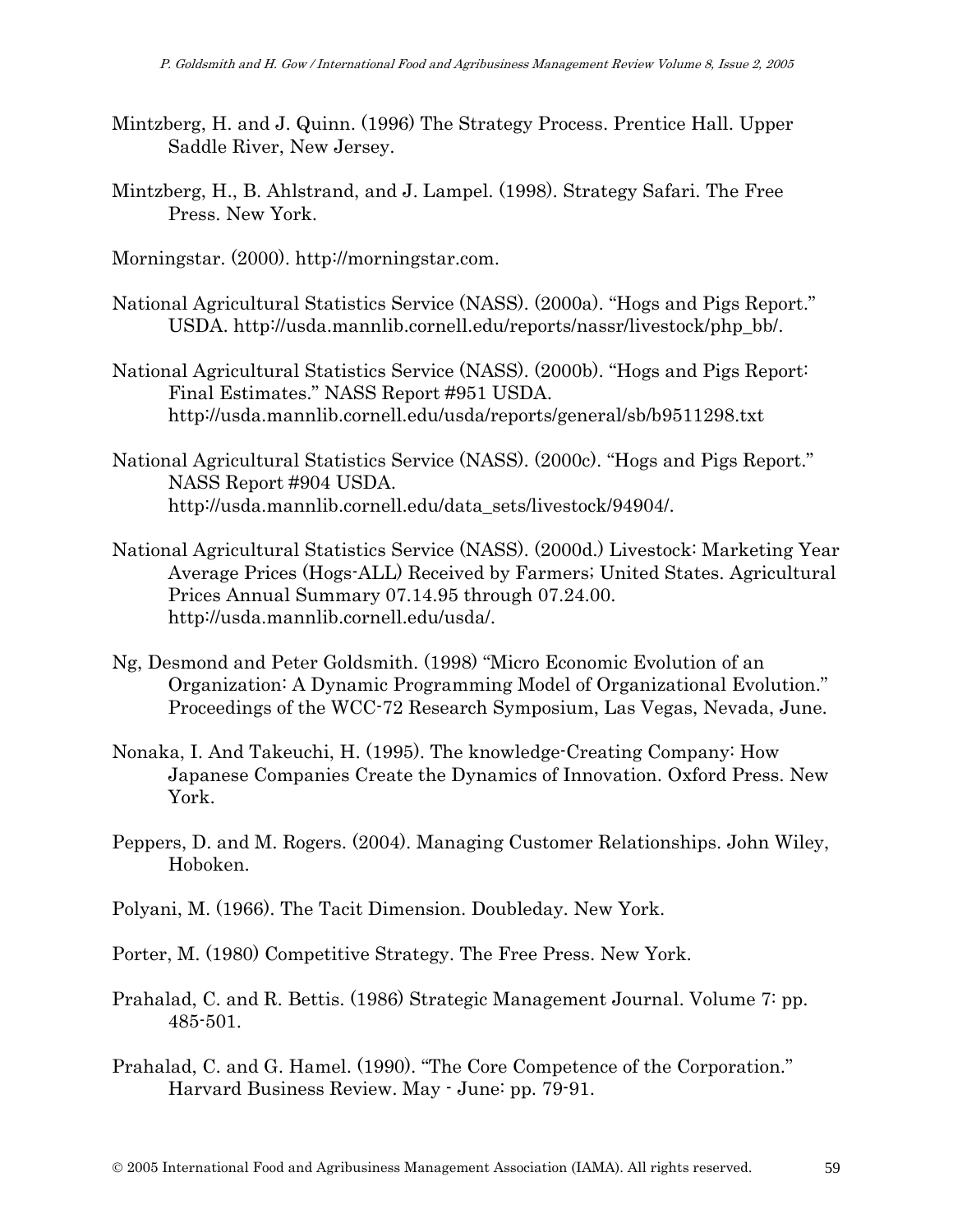Prahalad, C. (1993) "The Role of Core Competencies in the Corporation." Research and Technology Management. Volume 36. November - December: pp.40-47.

Producers Alliance. (1999). Producers Alliance Business Plan. Illinois Farm Bureau.

- Quinn, J. (1977). "Strategic Goals: Process and Politics." Sloan Management Review. Fall: pp. 21-37.
- Quinn, J., T. Doorley, and P. Paquette. (1990). Technology in Services: Rethinking Strategic Focus. Sloan Management Review. Winter: 79 - 87.
- Rackam, N and J. Devincentis. (1999) Rethinking the Sales Force: Redefining Selling to Create and Capture Customer Value. McGraw-Hill. New York
- Rose, J. and K. Thomas. (2000). "Hard Economic Times Bring Depression, Shame for Struggling Farmers." CNN Newstand. May 25.
- Rumelt, R. (1982). "Diversification Strategy and Profitability." Strategic Management Journal: pp. 359-370
- Saputo, J. (2000). Presentation to Advisory Committee of Illinois Ag Entrepreneur Development Initiative. Director of Development Illinois Department of Agriculture. Peoria, Illinois. November 8.
- Senge, P. (1990). The Fifth Discipline. Doubleday. New York.
- Sexton, R. J., and J. Iskow. (1993) "The Competitive Role of Cooperatives in Market- Oriented Economies: A Policy Analysis." In Agricultural Cooperatives in Transition, ed. Csaba Csaki and Yoav Kislev,. Boulder, Colo.: Westview Press: pp. 55-83.
- Sherman, S, J. Sperry, and S. Reese, (2003). The Seven Keys to Managing Strategic Accounts. McGraw-Hill, New York.
- Siebert, J., R. Jones, and T. Sporleder. (1997). "The VEST Model: An Alternative Approach to Value Added." Agribusiness. Volume 13, Number 6:pp. 561-567.
- Smith, R. (1998). "Minnesota Ups Ethanol Leadership." Feedstuffs. August 31.
- Smith, R. (2000). "Illinois Producers Plan Cooperative to Capture Higher Returns Off the Hoof." Feedstuffs. June 26.